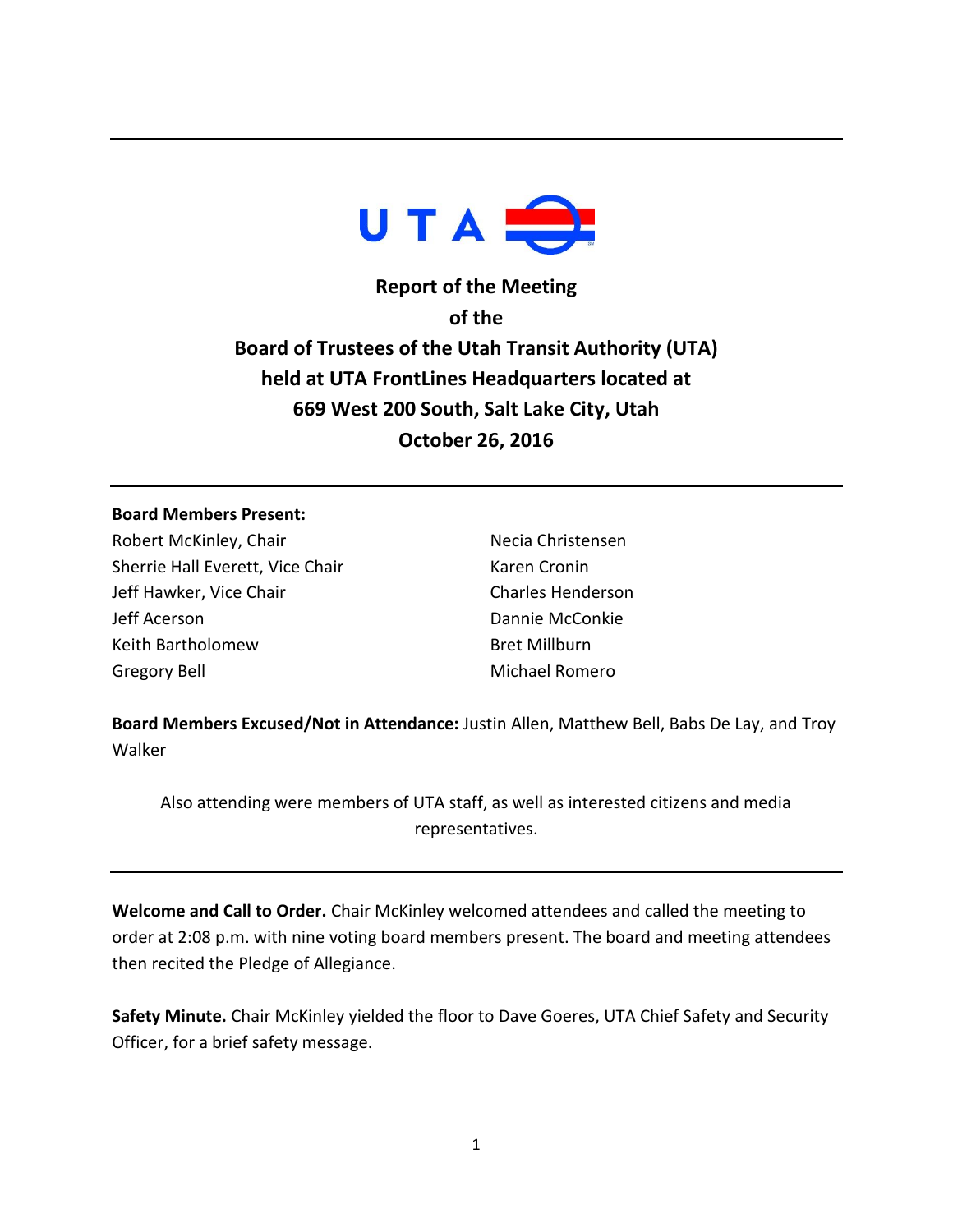**Swearing in of New Trustee.** Rebecca Cruz, UTA Board of Trustees Support Manager, administered the oath of office to Karen Cronin.

**General Public Comment Period.** Public comment was given by Tammi Diaz, Claudia Johnson, and George Chapman.

**President/CEO Report.** Jerry Benson, UTA President/CEO, delivered his monthly report to the board and provided information on the following topics:

- Extension of the UTA FAREPAY promotion
- Bus stop improvements along route 200
- Status update on the President/CEO public listening tour

# **Resolution 2016-10-01: Submission of the Tentative 2017 Budget for Approval.**

**Presentation of Item.** Mr. Benson delivered a presentation on UTA's draft 2017 budget and goals. The presentation covered the 2017 operating and capital revenue budgets, UTA's work on strategic alignment, board priority objectives, and the 2017 operating and capital expense budgets. Mr. Benson outlined adjustments that were made to the tentative budget between the board's committee of the whole meeting earlier this month and today. Questions were posed by the board and answered by staff.

Trustee Romero joined the meeting at 2:41 p.m. Trustee Bartholomew joined the meeting at 2:50 p.m.

> **Public Input.** Robert Biles, acting in his capacity as board secretary, indicated that no public comments were received online. In-person public input was given by George Chapman. Chair McKinley asked Mr. Benson to respond to concerns about the capital budget raised by Mr. Chapman.

> **Board Discussion and Decision/Action.** A motion to approve the resolution was made by Trustee Henderson and seconded by Trustee Greg Bell. The motion carried by unanimous consent with eleven aye votes.

Vice Chair Everett requested the audio portion of today's board meeting be posted on UTA's website with the budget information. Trustee Bartholomew asked that a system be established to provide access to additional information on the budget that members of the public may wish to see.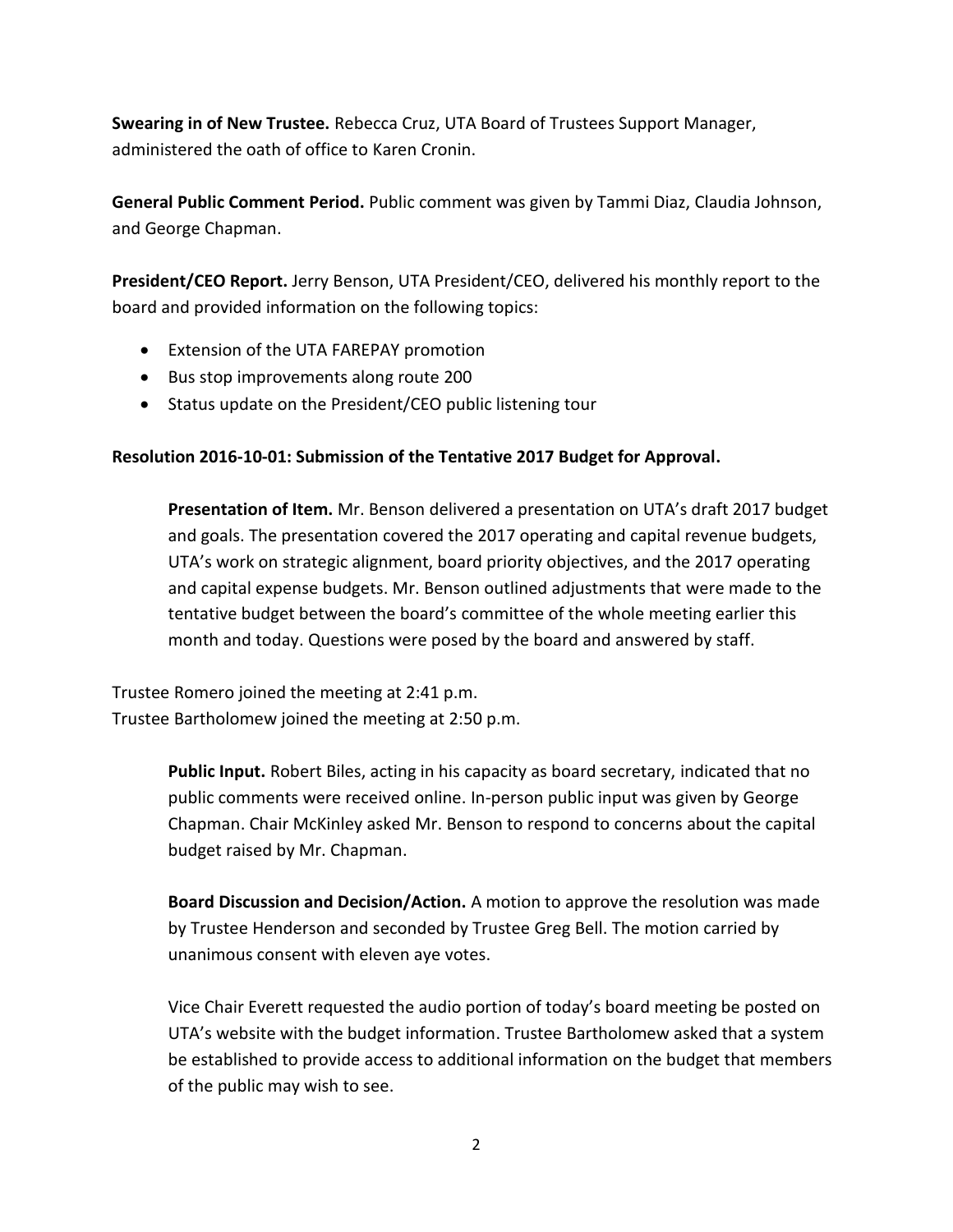## **Transit-Oriented Development Update.**

**Presentation of Item.** Steve Meyer, UTA Chief Development Officer, gave an update presentation on UTA's transit-oriented development (TOD) policy "reset." He reviewed the board's priorities, lessons learned from the past TOD program, reforms that have been made to date, program objectives, TOD project development process, and TOD policy benefits.

### Trustee Henderson left the meeting at 3:20 p.m.

**Public Input.** Mr. Biles indicated that no comment was received online regarding this item. In-person public comment was given by George Chapman and Julia Collins, the latter of whom spoke as a representative of the Wasatch Front Regional Council.

**Board Discussion and Decision/Action.** Questions were posed by the board and answered by staff. Trustee Bartholomew suggested "going to the end first" and setting metrics for TOD. Vice Chair Everett commended the TOD staff on their efforts. Trustee Acerson asked that UTA articulate issues encountered in the past and define anticipated outcomes. Trustee Cronin requested that UTA consider the potential impacts of a TOD on rural communities and communities outside the development area. Mr. Meyer indicated that UTA plans to weigh financial arrangements at TOD sites, particularly as they relate to leasing, on a case-by-case basis.

### **International Travel Approval Request.**

**Presentation of Item.** Mr. Benson introduced the item which is a request to authorize two UTA employees to travel to Winnipeg, Canada in February 2017 to perform inspections required by the Federal Transit Administration on two New Flyer pilot buses.

**Public Input.** Mr. Biles indicated that two comments were received online regarding this item. Both comments were neutral. No in-person public comment was given.

**Board Discussion and Decision/Action.** A motion to approve the international travel request was made by Trustee Christensen and seconded by Trustee Millburn. The motion carried by unanimous consent.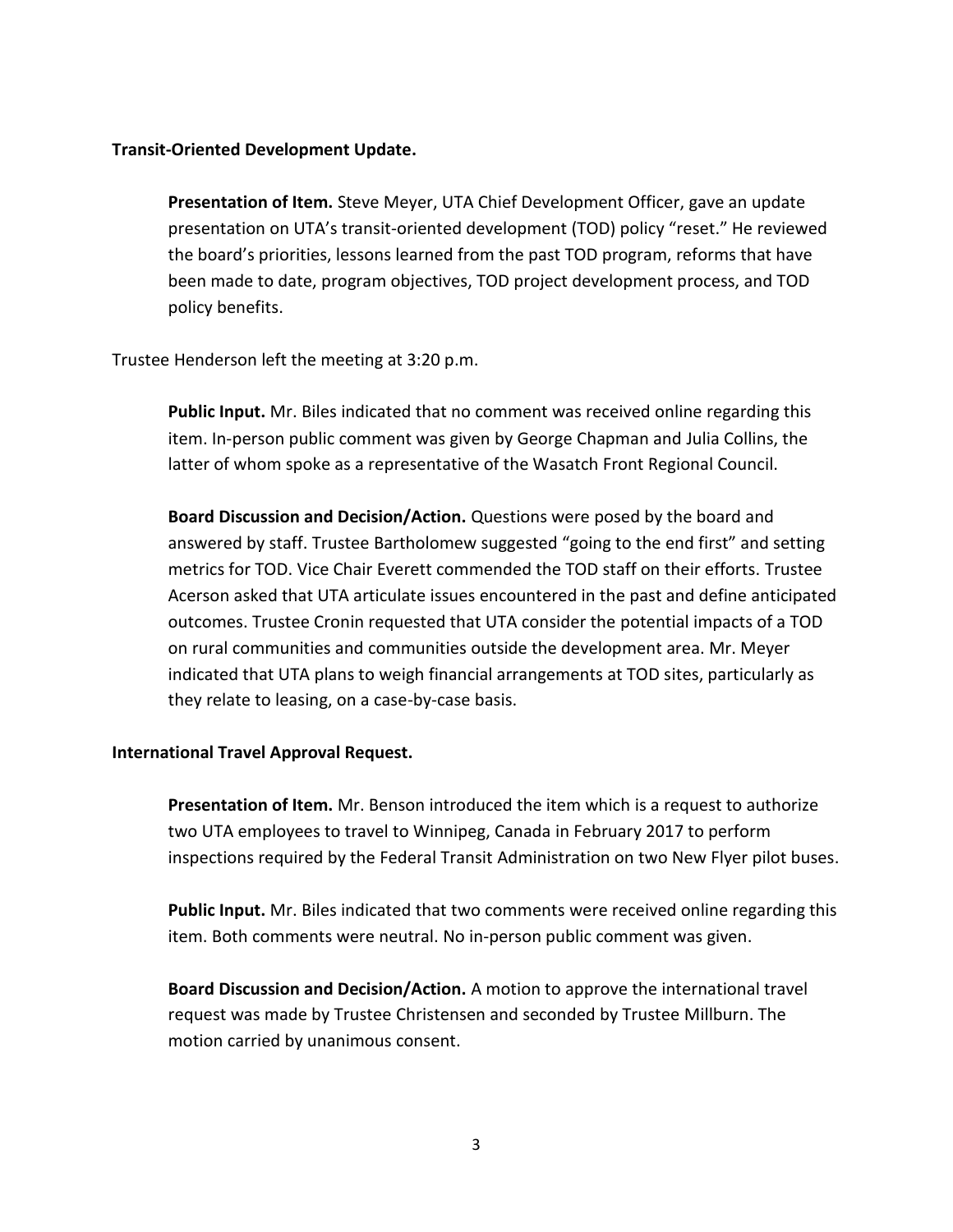**Items for Consent.** Consent items were comprised of the following:

- Approval of September 28, 2016 Meeting Report
- Monthly Financial Reports for August 2016

A motion to approve the consent items was made by Trustee Millburn and seconded by Trustee Romero. The motion carried by unanimous consent.

**Presentations/Informational Items.** No discussion took place relative to this agenda item.

**Other Business.** Chair McKinley initiated a conversation among the board on board governance. He suggested some type of committee structure that would meet as necessary, targeted board work on single topics as appropriate, and occasional committee of the whole meetings. Discussion ensued.

- Trustee Bartholomew suggested holding standard meetings in standard time blocks. Trustee McConkie concurred with this suggestion.
- Vice Chair Everett requested more open dialogue among board members on topics discussed in committee meetings. She also asked which committees trustees felt were essential.
- Trustee Christensen stated that a community outreach committee would be appropriate.
- Trustee Bartholomew added that the board governance structure should be tailored to the board's objectives.

Chair McKinley informed trustees that a committee of the whole meeting will be held on Wednesday, November 2, 2016, at noon to discuss board governance in more detail.

**Closed Session.** Chair McKinley indicated there were matters to be discussed in closed session relative to litigation and personnel. A motion to move into closed session was made by Trustee Millburn and seconded by Trustee Bartholomew. The motion carried by unanimous consent and the board moved into closed session at 3:55 p.m.

**Open Session.** A motion to return to open session was made by Trustee Millburn and seconded by Trustee Romero. The motion carried by unanimous consent and the board returned to open session at 4:56 p.m.

**Action Taken Regarding Matters Discussed in Closed Session.** No action was taken regarding matters discussed in closed session.